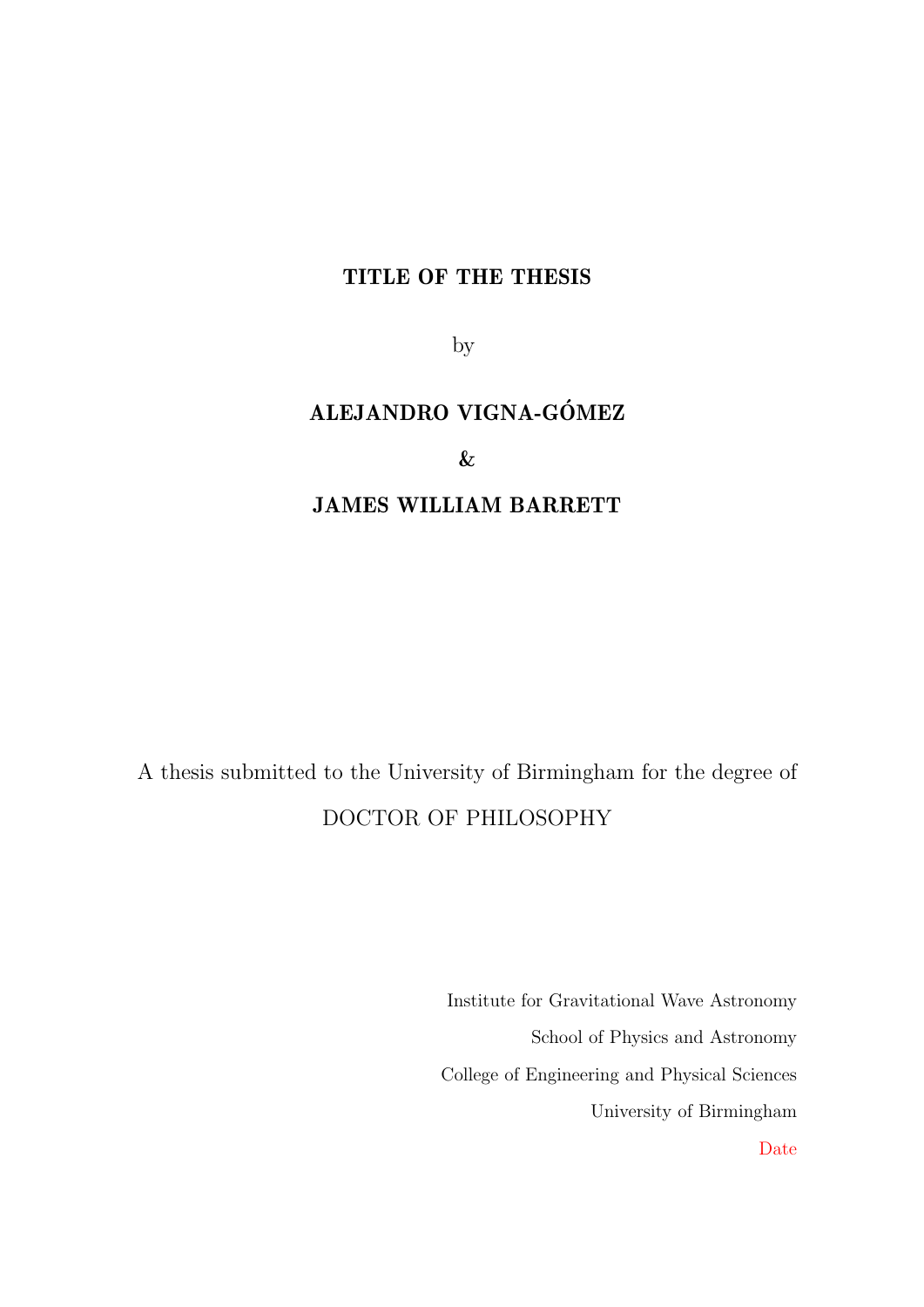### Abstract

This thesis vastly improved the knowledge of humanity, while revolutionising several fields in the meantime.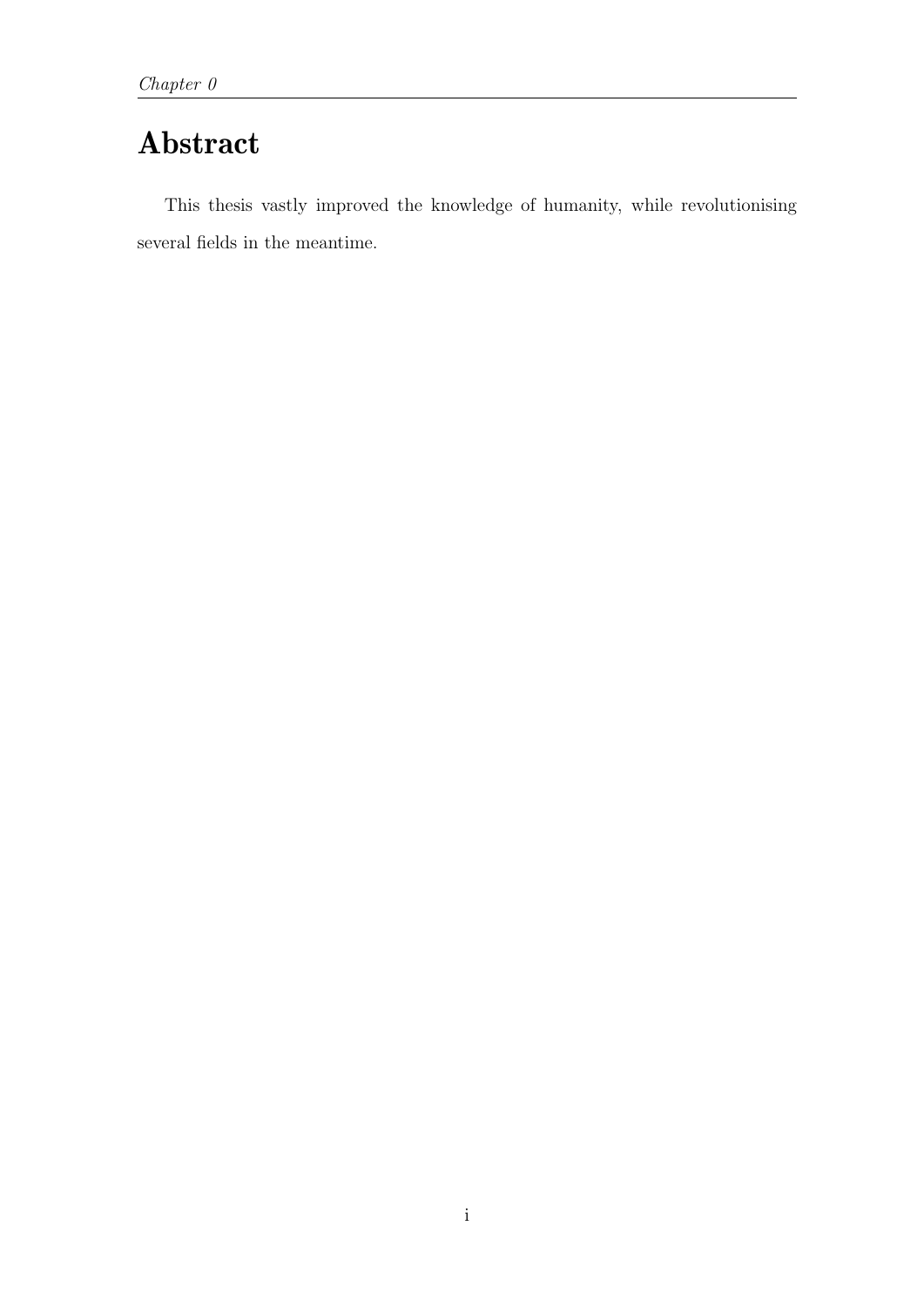### Dedication

To Alejandro Vigna-Gómez and James William Makepeace Barrett III.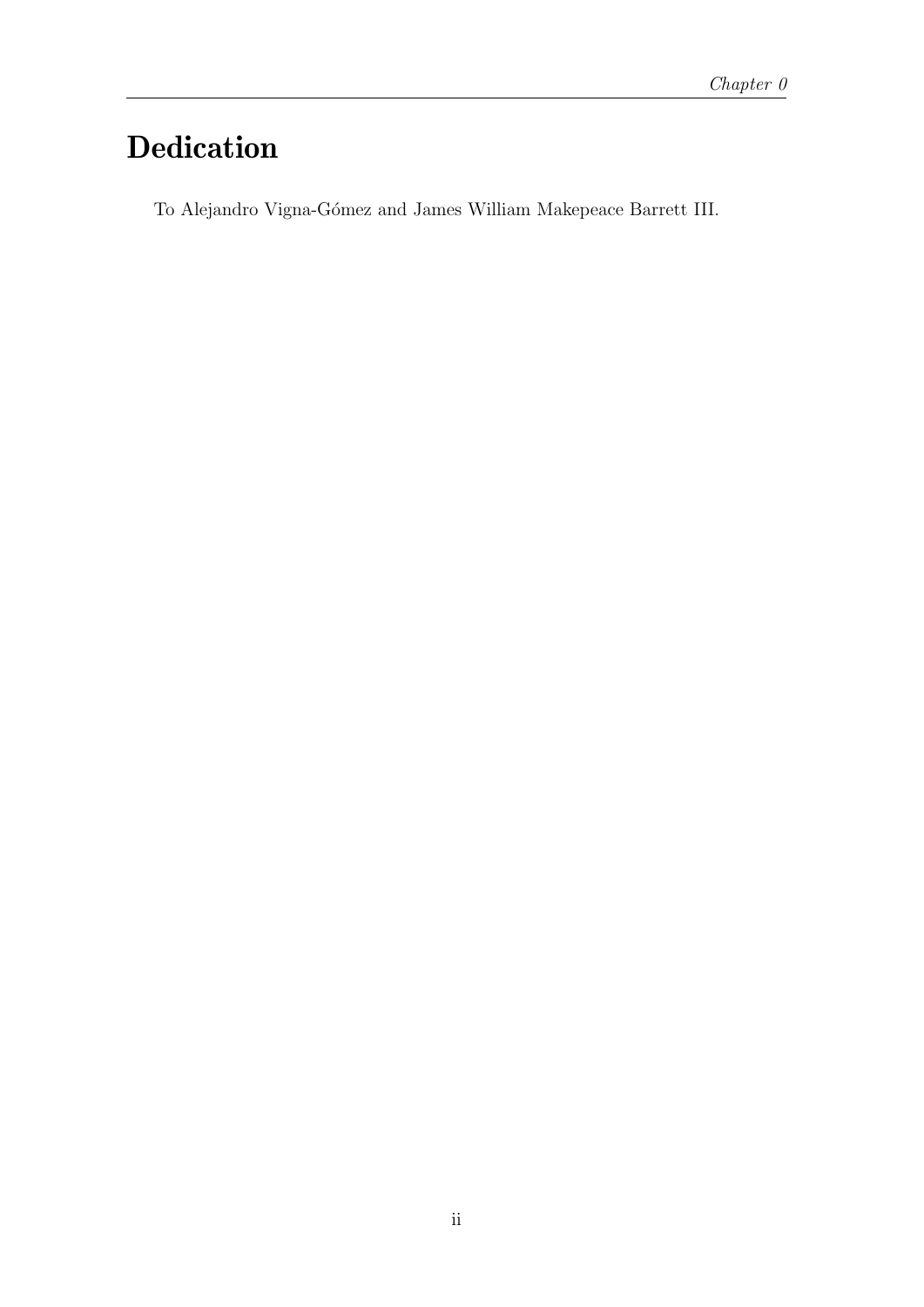### Acknowledgements

"Cheesy quote."

Funding for my studies was provided by the University of Birmingham.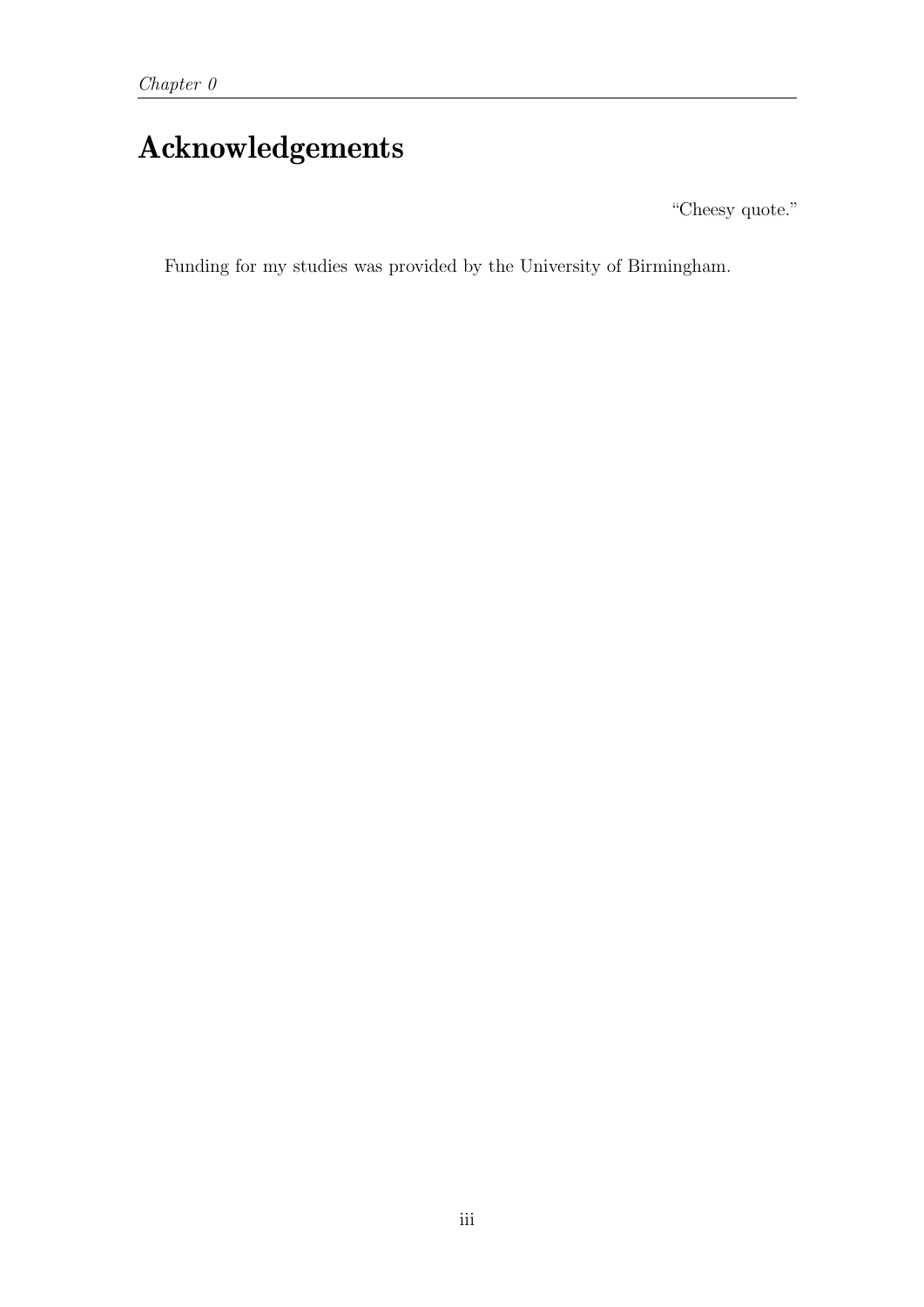# <span id="page-4-0"></span>**Contents**

|                  | List of Figures       | iv              |
|------------------|-----------------------|-----------------|
|                  | <b>List of Tables</b> | V               |
| $\mathbf{1}$     | Introduction          | $\mathbf{1}$    |
| $\boldsymbol{2}$ | Paper I               | $\bf{3}$        |
|                  | 2.1                   | 3               |
|                  | 2.1.1                 | 3               |
| 3 <sup>1</sup>   | Conclusions           | $5\phantom{.0}$ |
|                  | A First Appendix      | 6               |
|                  | <b>Bibliography</b>   | 7               |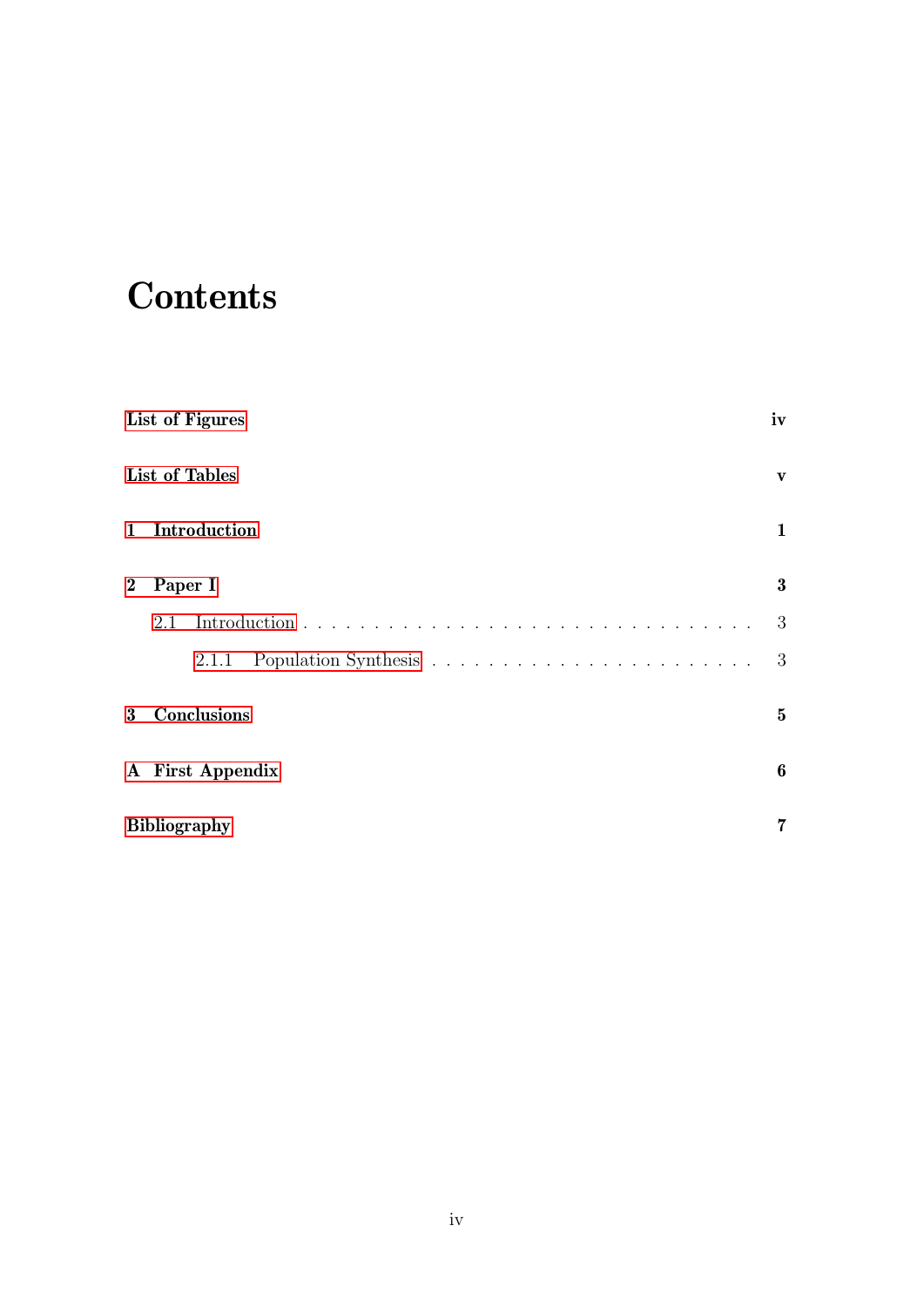# <span id="page-5-0"></span>List of Figures

|--|--|--|--|--|--|--|--|--|--|--|--|--|--|--|--|--|--|--|--|--|--|--|--|--|--|--|--|--|--|--|--|--|--|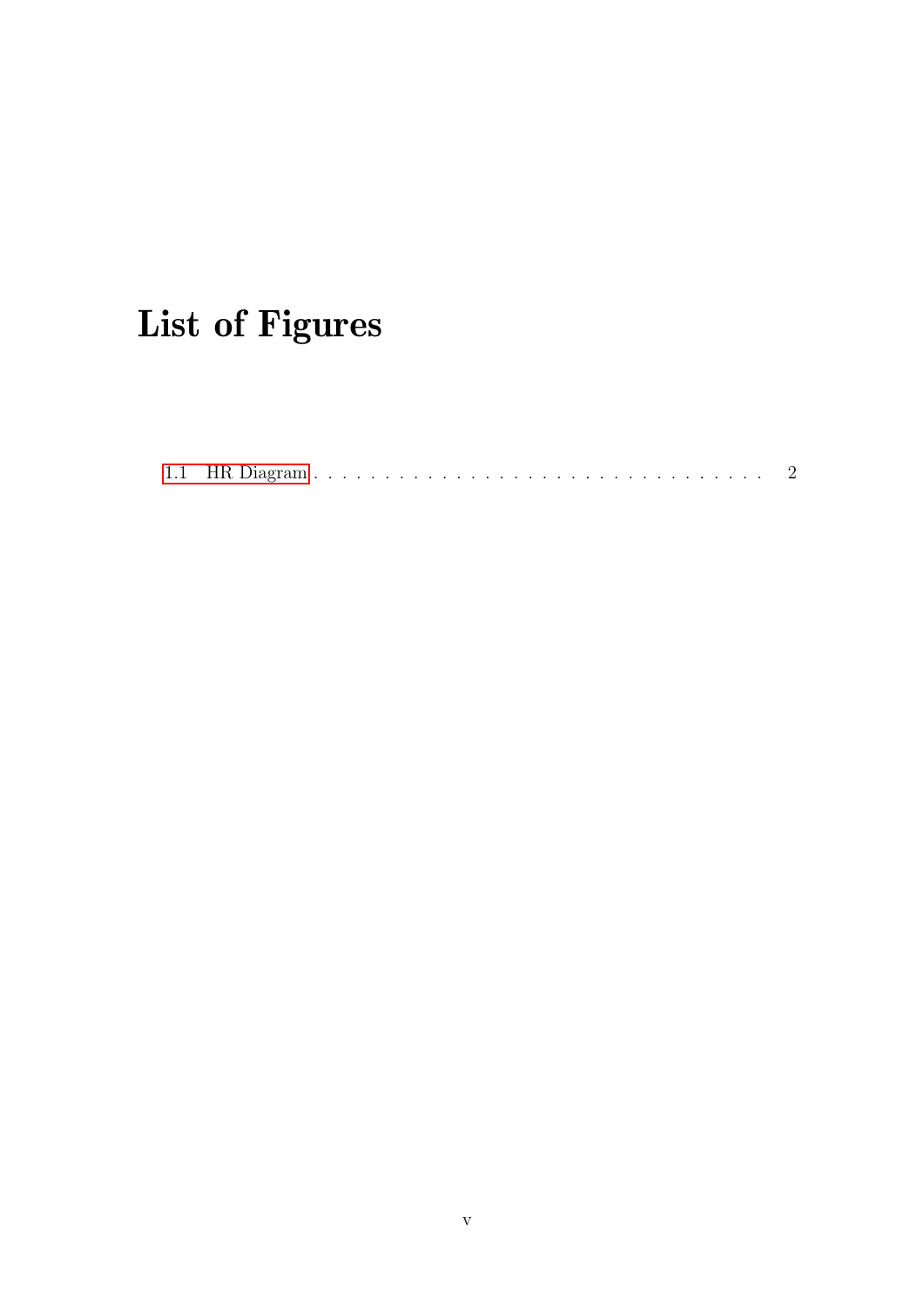## List of Tables

[2.1 Selection of observed properties of Galactic DNSs](#page-10-0)  $\ldots$  . . . . . . . . 4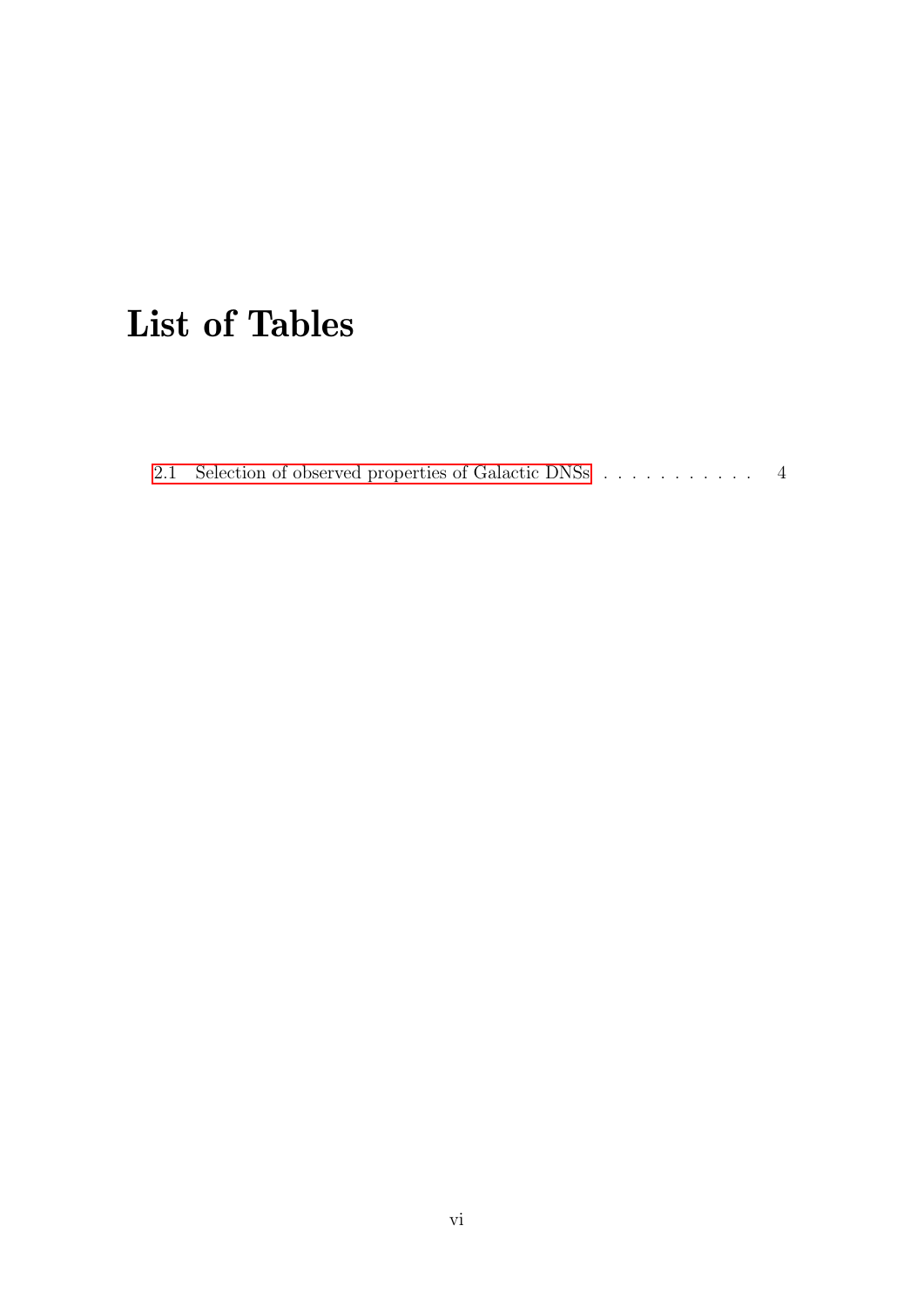### <span id="page-7-0"></span>Chapter 1

## Introduction

For a circular orbit, we can equate the centripetal force  $F_{c,i} = m_i r_i \dot{\theta}^2$  to the gravitational force  $F_{\rm g} = Gm_1m_2/r^2$ , and solve for  $\dot{\theta}^2$  in order to derive Kepler's Third Law in the form

<span id="page-7-1"></span>
$$
\dot{\theta}^2 = \frac{GM}{r^3}.\tag{1.1}
$$

Equation [1.1](#page-7-1) is Kepler's Third Law.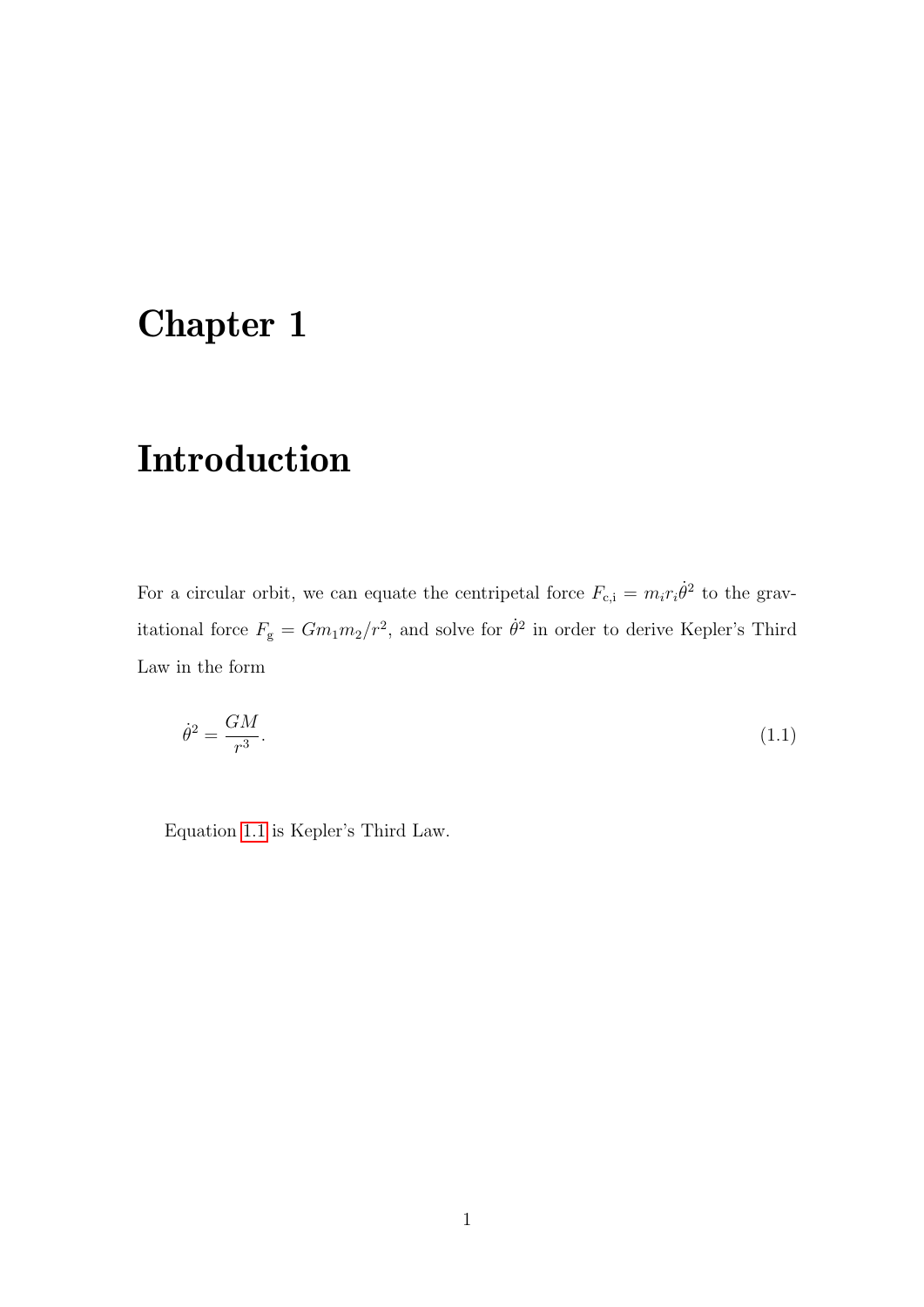<span id="page-8-0"></span>

#### **Hertzsprung-Russell Diagram**

Figure 1.1: Hertzsprung-Russell (HR) diagram as shown in figure 1 of (author?) [\[1\]](#page-13-0).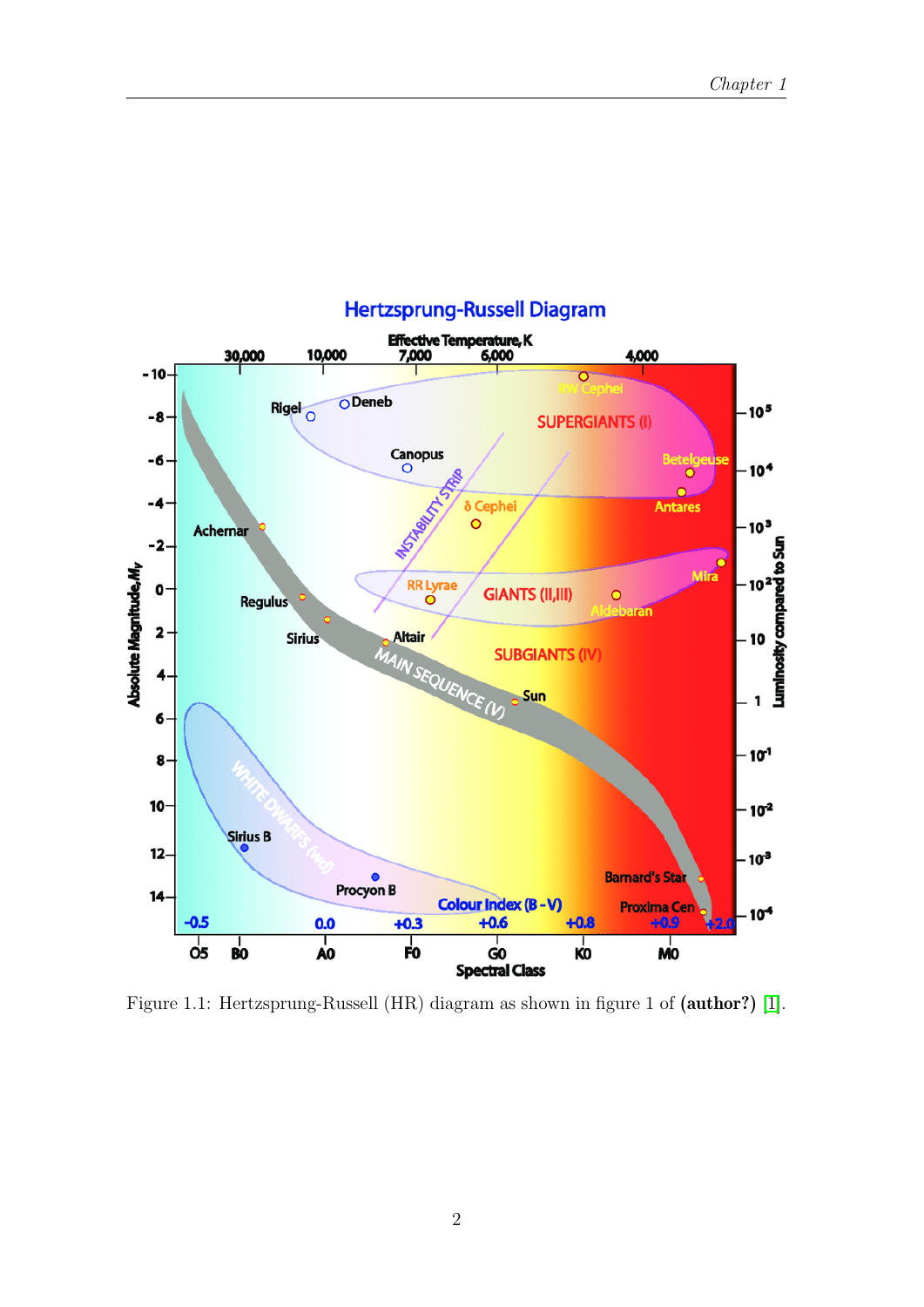## <span id="page-9-0"></span>Chapter 2

## Paper I

### <span id="page-9-1"></span>2.1 Introduction

<span id="page-9-2"></span>Section. Introduction of the topic of interest.

### 2.1.1 Population Synthesis

Subsection.

#### Rapid Population Synthesis

Subsubsection.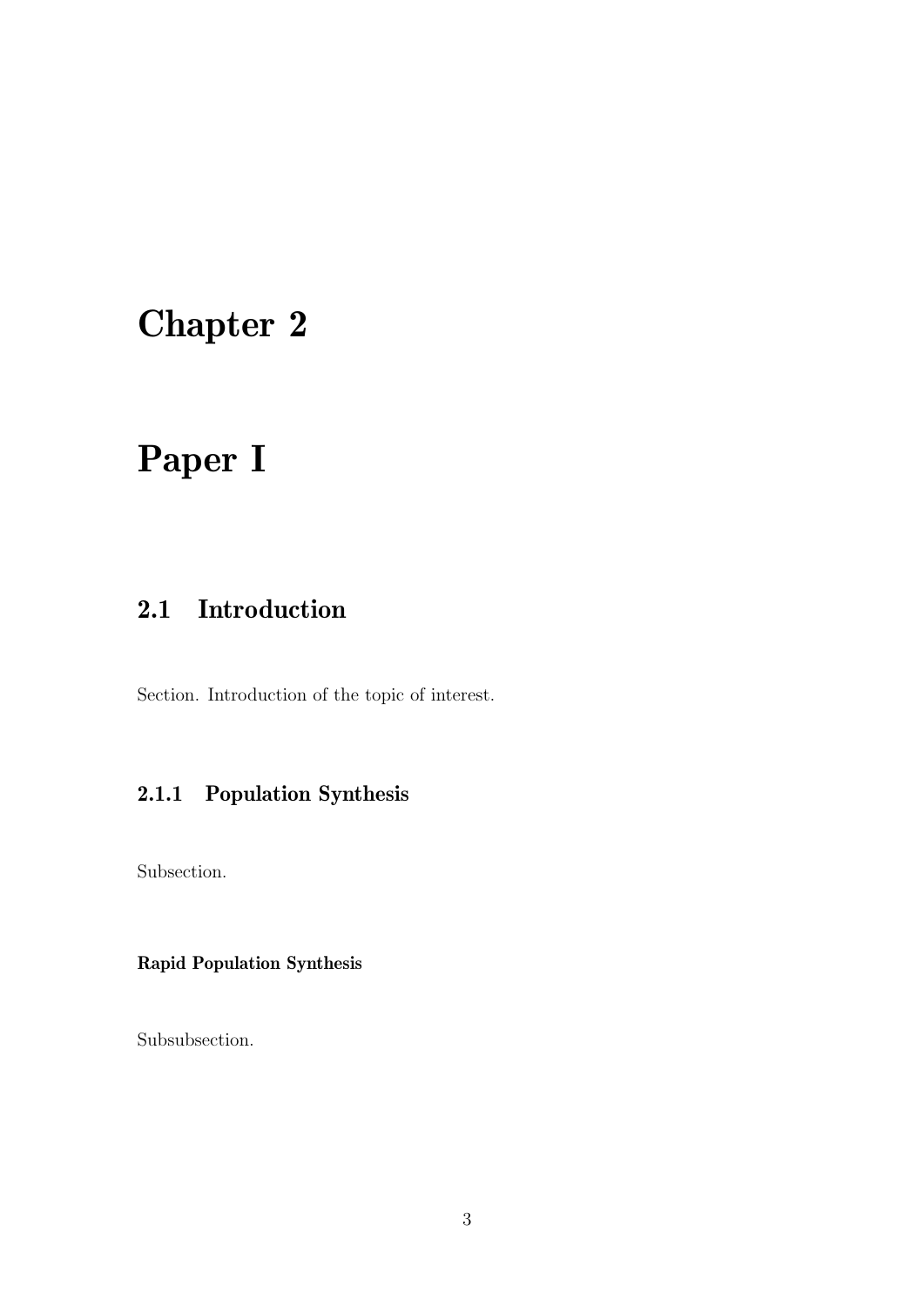<span id="page-10-0"></span>Table 2.1: "Measured parameters of the Galactic double neutron stars (DNSs) used as a diagnosis in this study. ... References:  $\alpha$  (author?) [\[2\]](#page-13-1)." Table extract as presented in (author?) [3](#page-13-2)

| Pulsar         |                   | $M_{\rm plsr}$ | $M_{\rm{cmpn}}$ | Ref |
|----------------|-------------------|----------------|-----------------|-----|
|                | [days]            | $[M_{\odot}]$  | $[M_{\odot}]$   |     |
| $J0453 + 1559$ | 4.072 0.113 1.559 |                | 1.174           | a.  |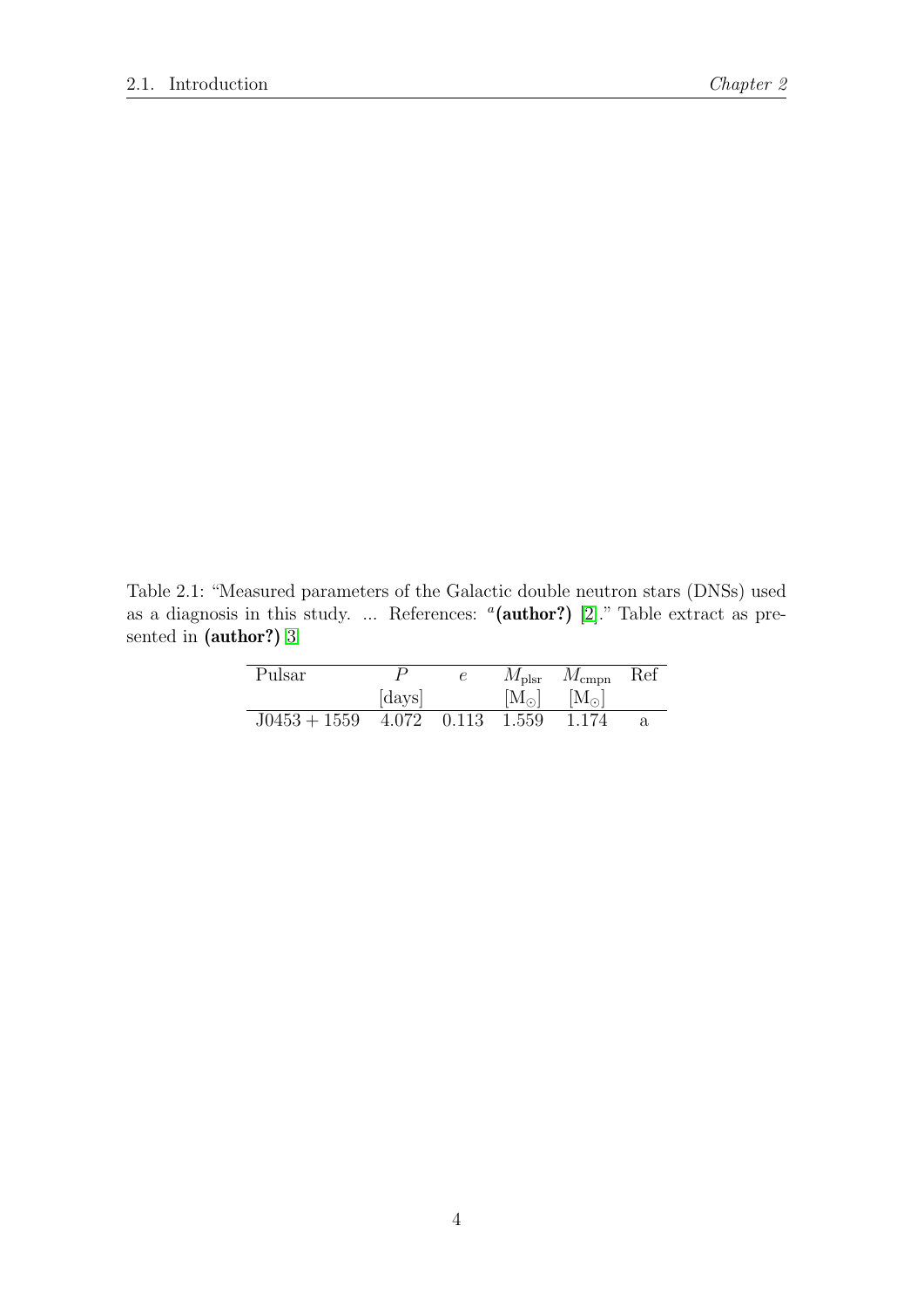# <span id="page-11-0"></span>Chapter 3

# **Conclusions**

In this work we have unified physics.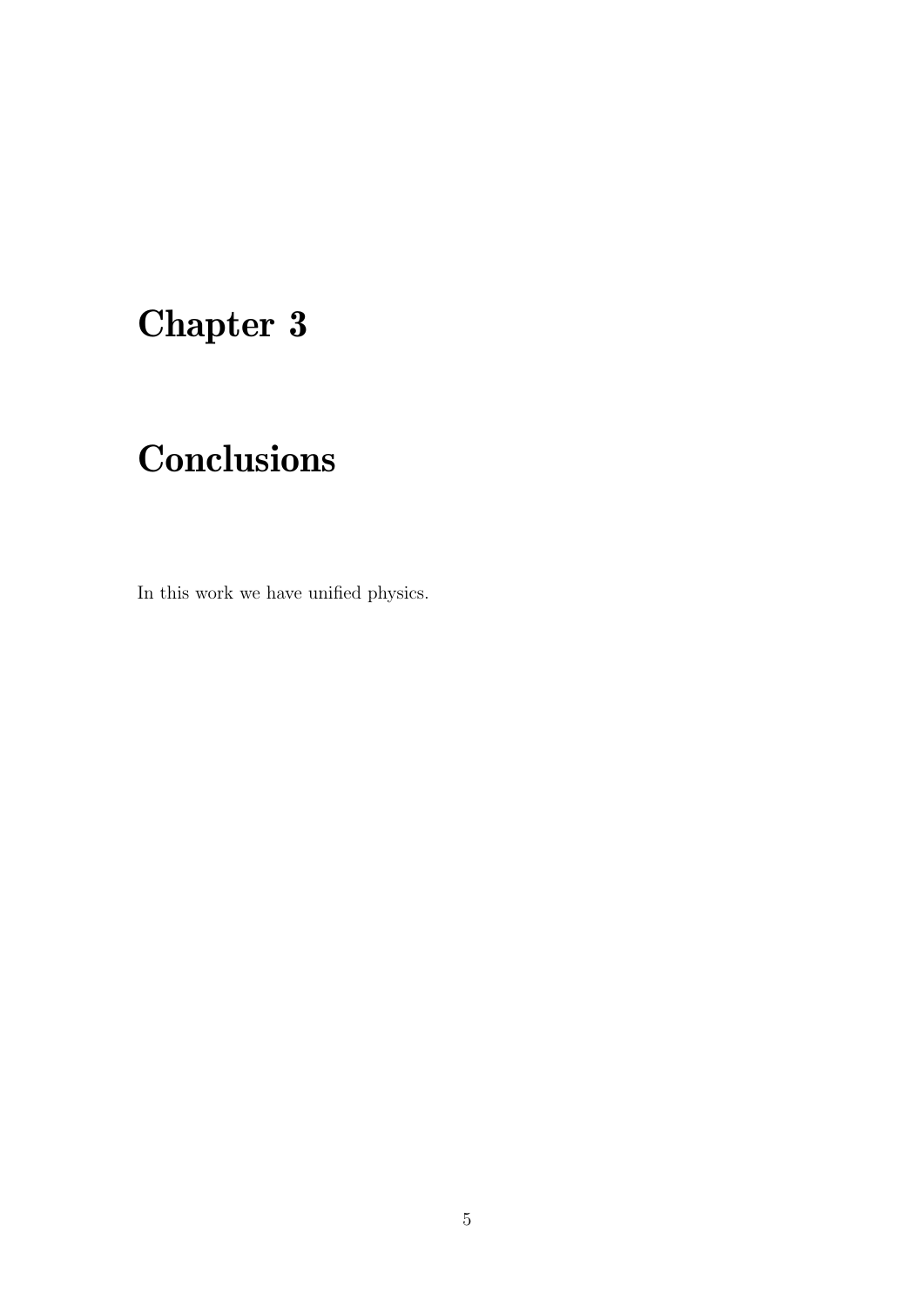# <span id="page-12-0"></span>Appendix A

# First Appendix

Things that didn't make it to the main text.